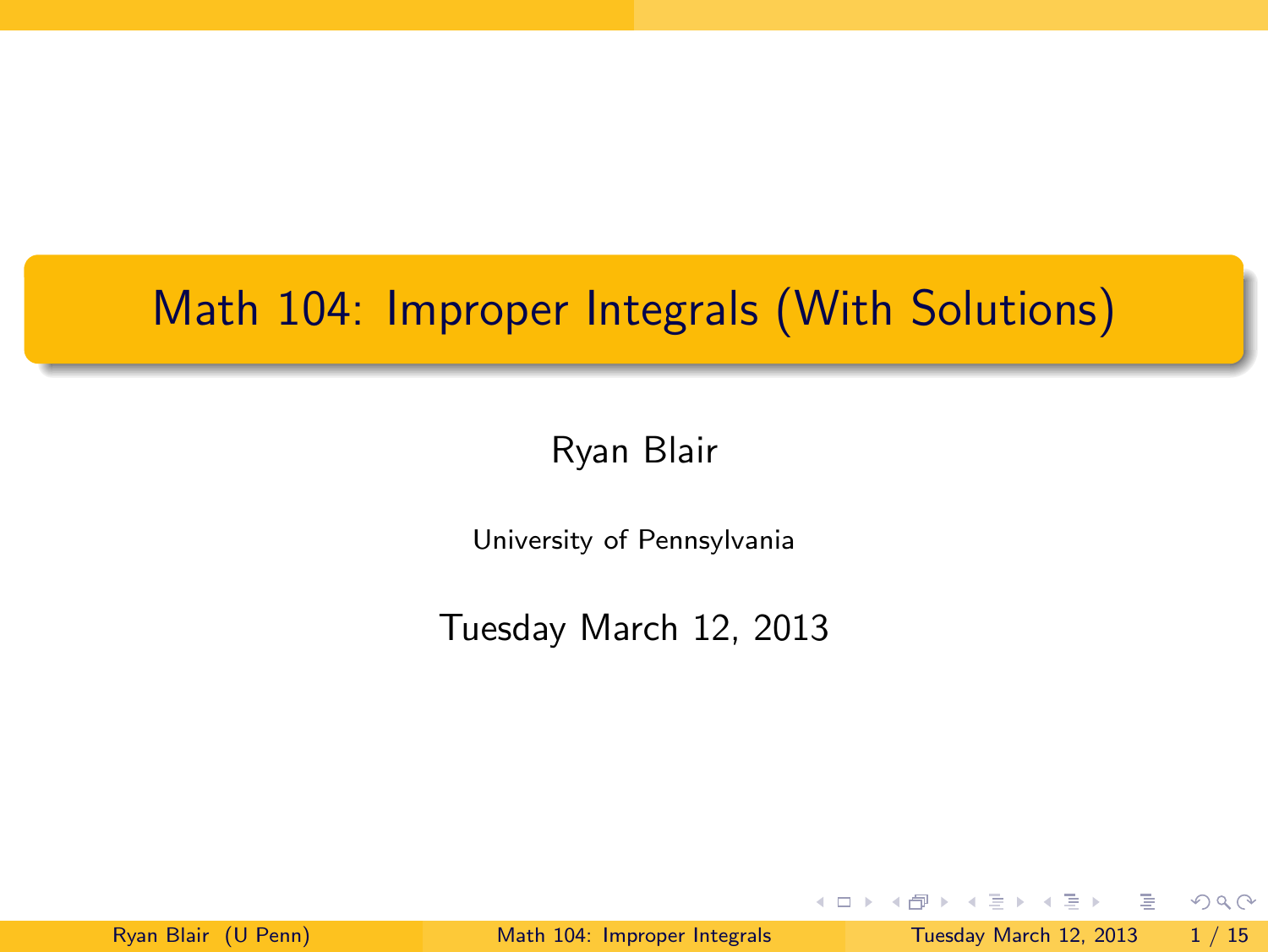



イロト イ部 トイモト イモト

一番

<span id="page-1-0"></span> $2Q$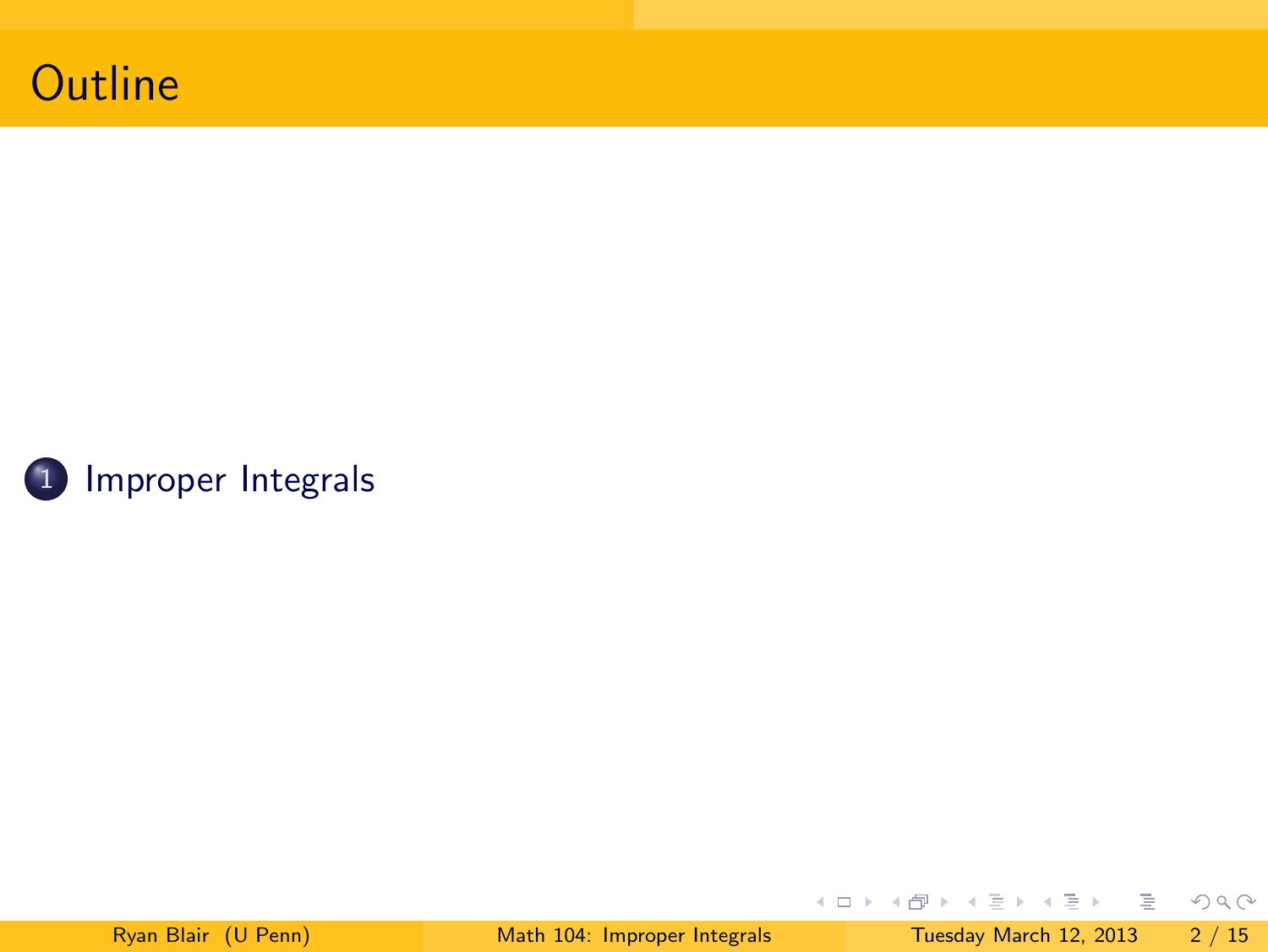### Improper integrals

Definite integrals 
$$
\int_{a}^{b} f(x)dx
$$
 were required to have

- $\bullet$  finite domain of integration [a, b]
- finite integrand  $f(x) < \pm \infty$

D.

<span id="page-2-0"></span> $2Q$ 

 $\mathcal{A} \cong \mathcal{B} \times \mathcal{A} \cong \mathcal{B}$ 

**←ロト ←何ト**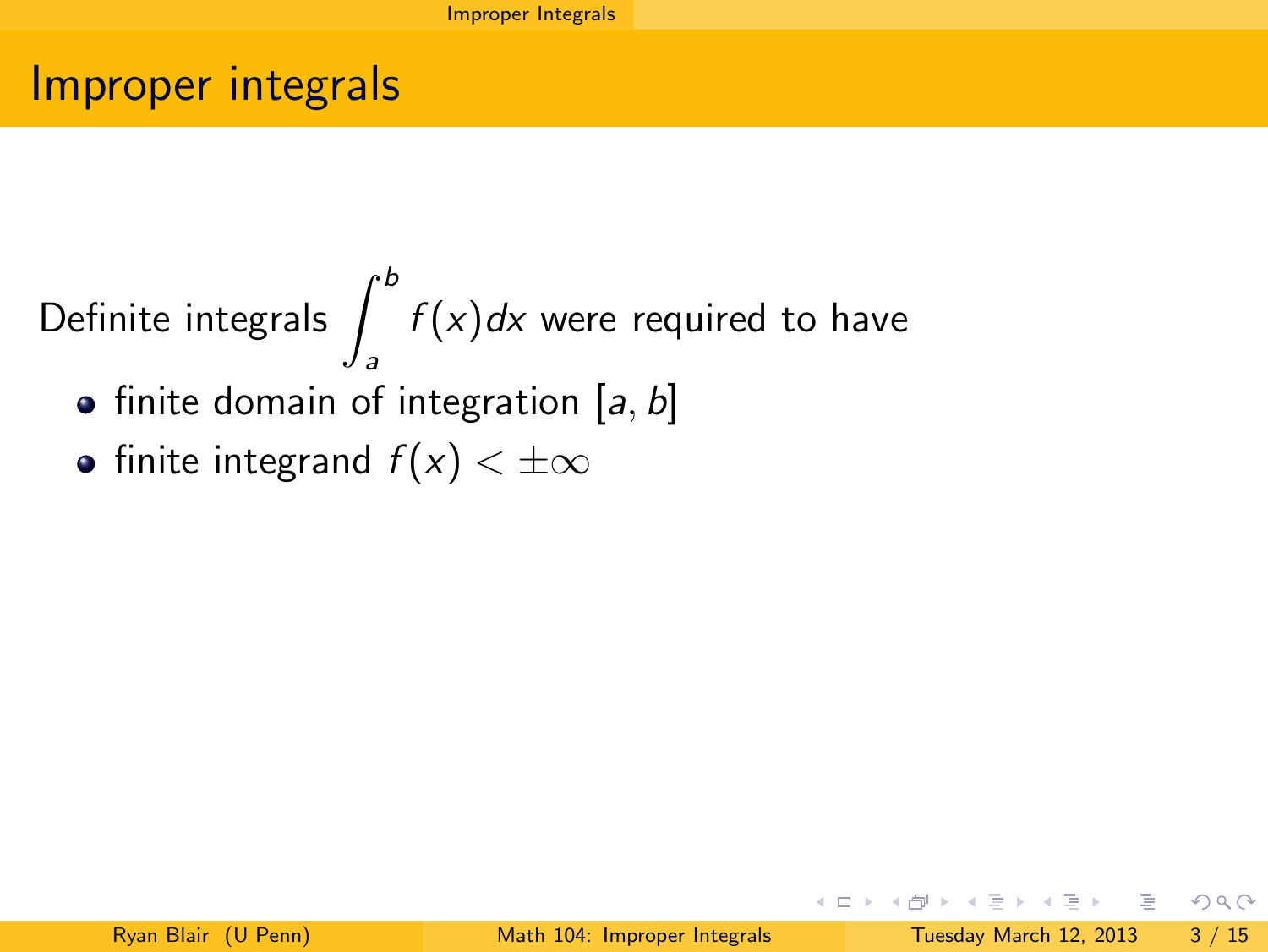### Improper integrals

Definite integrals 
$$
\int_{a}^{b} f(x)dx
$$
 were required to have

- $\bullet$  finite domain of integration [a, b]
- finite integrand  $f(x) < \pm \infty$

#### Improper integrals

- **1** Infinite limits of integration
- <sup>2</sup> Integrals with vertical asymptotes i.e. with infinite discontinuity

<span id="page-3-0"></span> $QQ$ 

医毛囊 医牙骨下的

⊣ □ ▶ ⊣ *□* ▶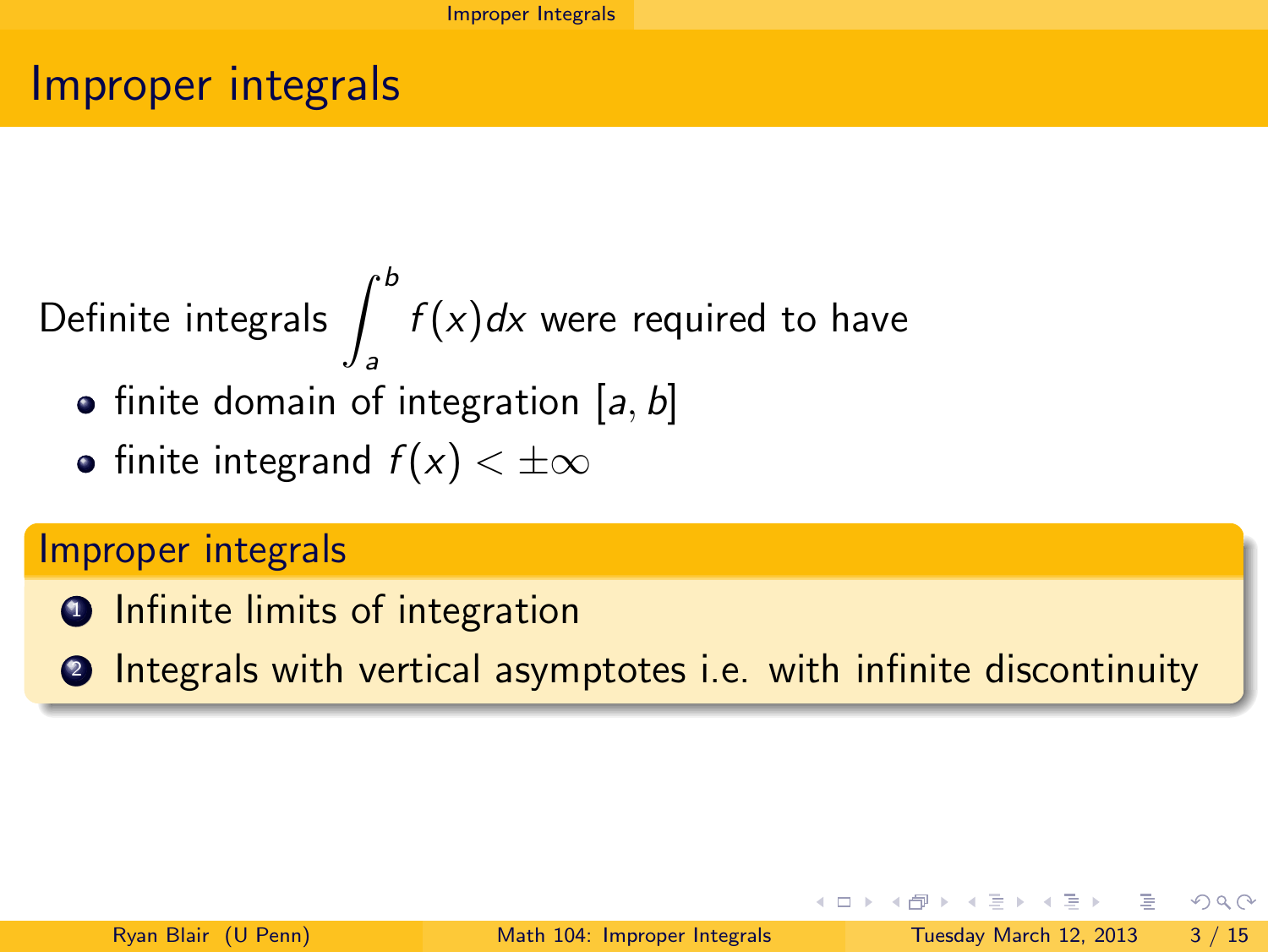# Infinite limits of integration

#### Definition

Improper integrals are said to be

- convergent if the limit is finite and that limit is the value of the improper integral.
- divergent if the limit does not exist.

4 **D** F

<span id="page-4-0"></span> $QQ$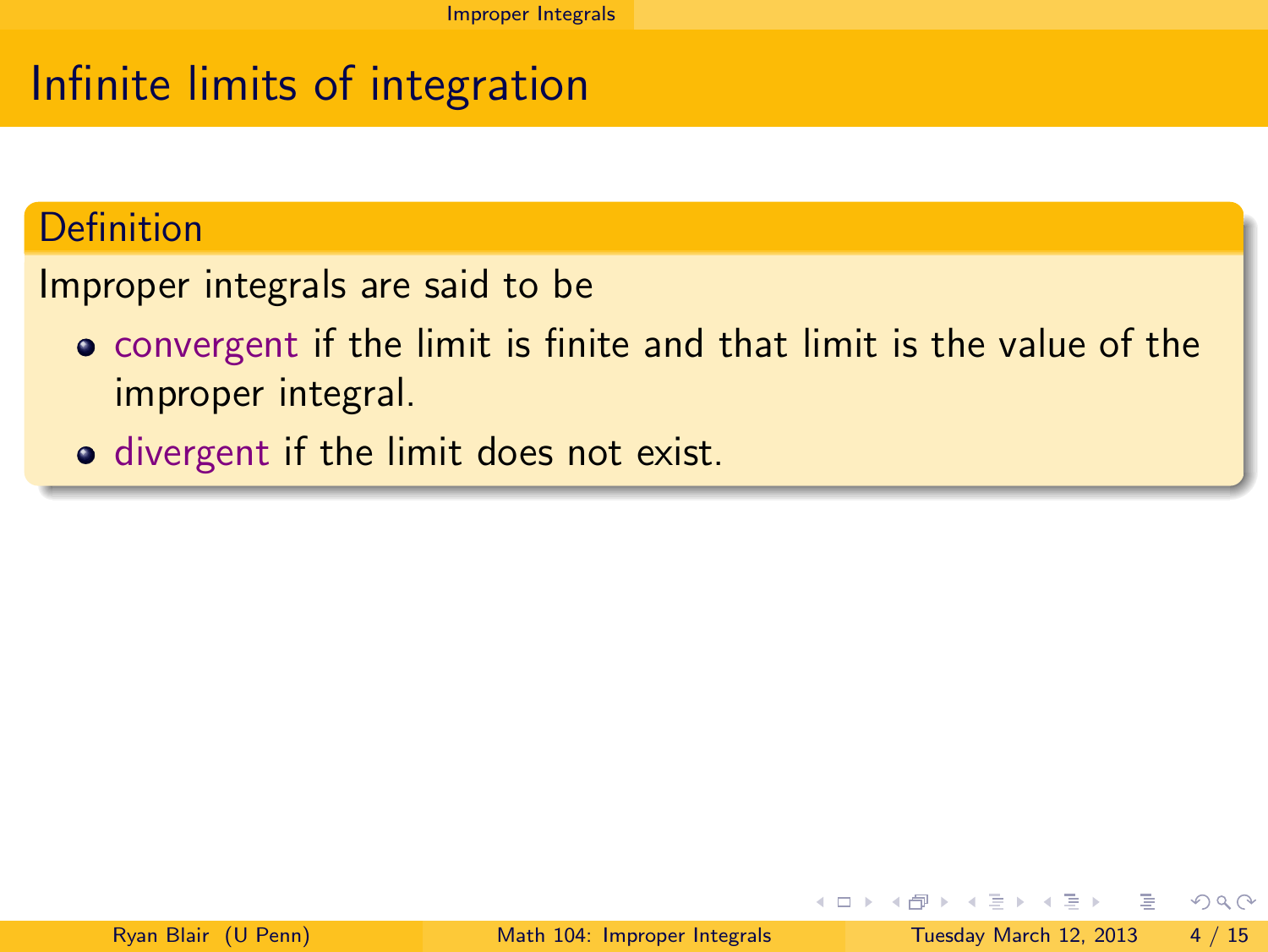# Infinite limits of integration

#### **Definition**

Improper integrals are said to be

- convergent if the limit is finite and that limit is the value of the improper integral.
- divergent if the limit does not exist.

Each integral on the previous page is defined as a limit.

If the limit is finite we say the integral **converges**, while if the limit is infinite or does not exist, we say the integral **diverges**.

Convergence is good (means we can do the integral); divergence is bad (means we can't do the integral).

<span id="page-5-0"></span> $QQ$ 

 $A \cup B \rightarrow A \oplus B \rightarrow A \oplus B \rightarrow A \oplus B \rightarrow B \oplus B$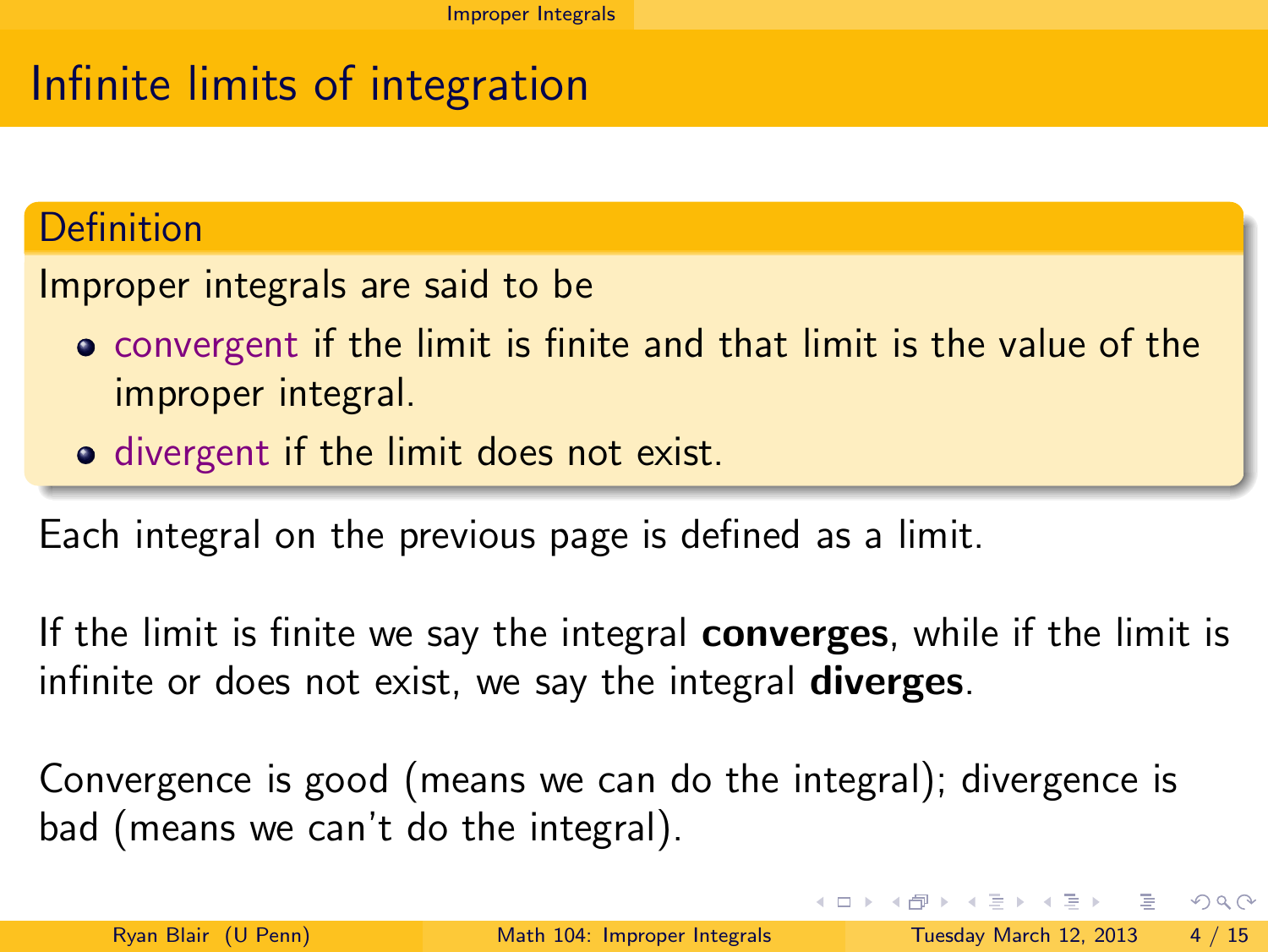#### Find

$$
\int_0^\infty e^{-x} dx.
$$

(if it even converges)

### Solution:

$$
\int_0^{\infty} e^{-x} dx = \lim_{b \to \infty} \int_0^b e^{-x} dx = \lim_{b \to \infty} \left[ -e^{-x} \right]_0^b
$$
  
=  $\lim_{b \to \infty} -e^{-b} + e^0 = 0 + 1 = 1.$ 

So the integral converges and equals 1.

D.

<span id="page-6-0"></span> $2Q$ 

**←ロト ←何ト** 

 $\prec$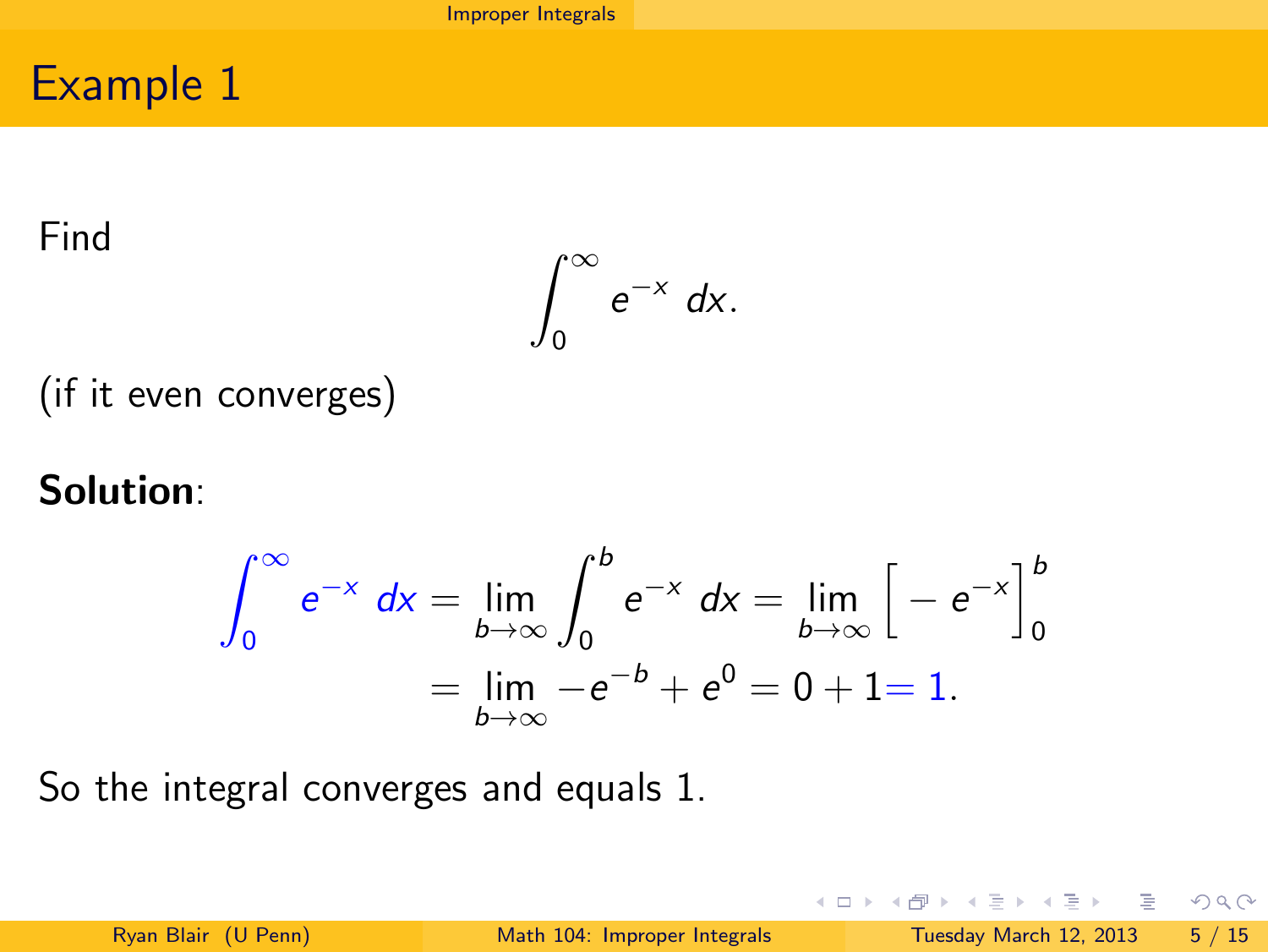Find

$$
\int_{-\infty}^{\infty} \frac{1}{1+x^2} \ dx.
$$

(if it even converges)

Solution: By definition,

$$
\int_{-\infty}^{\infty} \frac{1}{1+x^2} \ dx = \int_{-\infty}^{c} \frac{1}{1+x^2} \ dx + \int_{c}^{\infty} \frac{1}{1+x^2} \ dx,
$$

where we get to pick whatever c we want. Let's pick  $c = 0$ .

$$
\int_{-\infty}^{0} \frac{1}{1+x^2} dx = \lim_{b \to -\infty} \left[ \arctan(x) \right]_{b}^{0} = \lim_{b \to -\infty} \left[ \arctan(0) - \arctan(b) \right]
$$

$$
= 0 - \lim_{b \to -\infty} \arctan(b) = \frac{\pi}{2}
$$

<span id="page-7-0"></span> $2Q$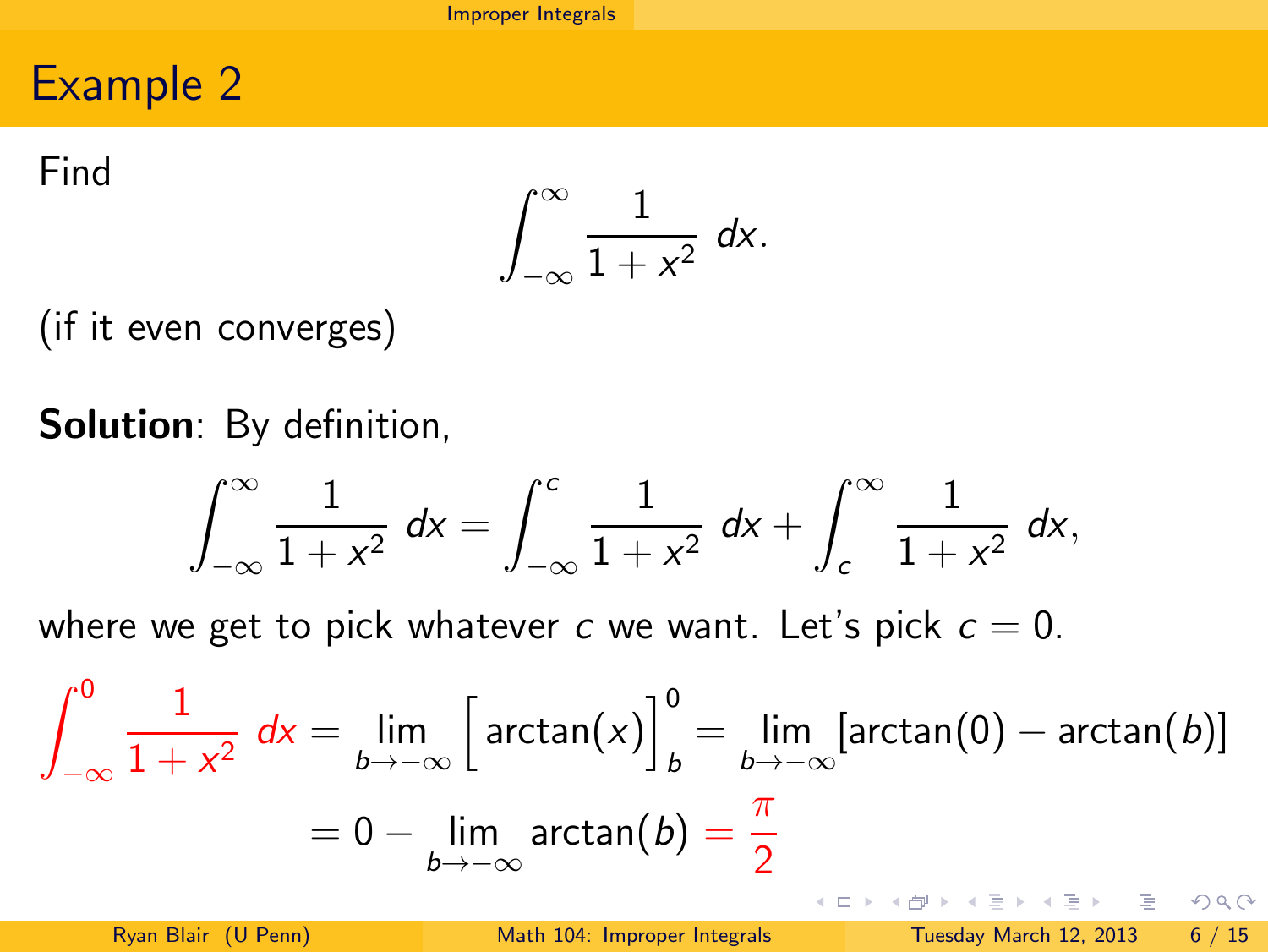# Example 2, continued

#### Similarly,

$$
\int_0^\infty \frac{1}{1+x^2} \ dx = \frac{\pi}{2}.
$$

#### Therefore,

$$
\int_{-\infty}^{\infty} \frac{1}{1+x^2} \, dx = \frac{\pi}{2} + \frac{\pi}{2} = \pi.
$$

目

<span id="page-8-0"></span> $2Q$ 

イロト イ部 トイモト イモト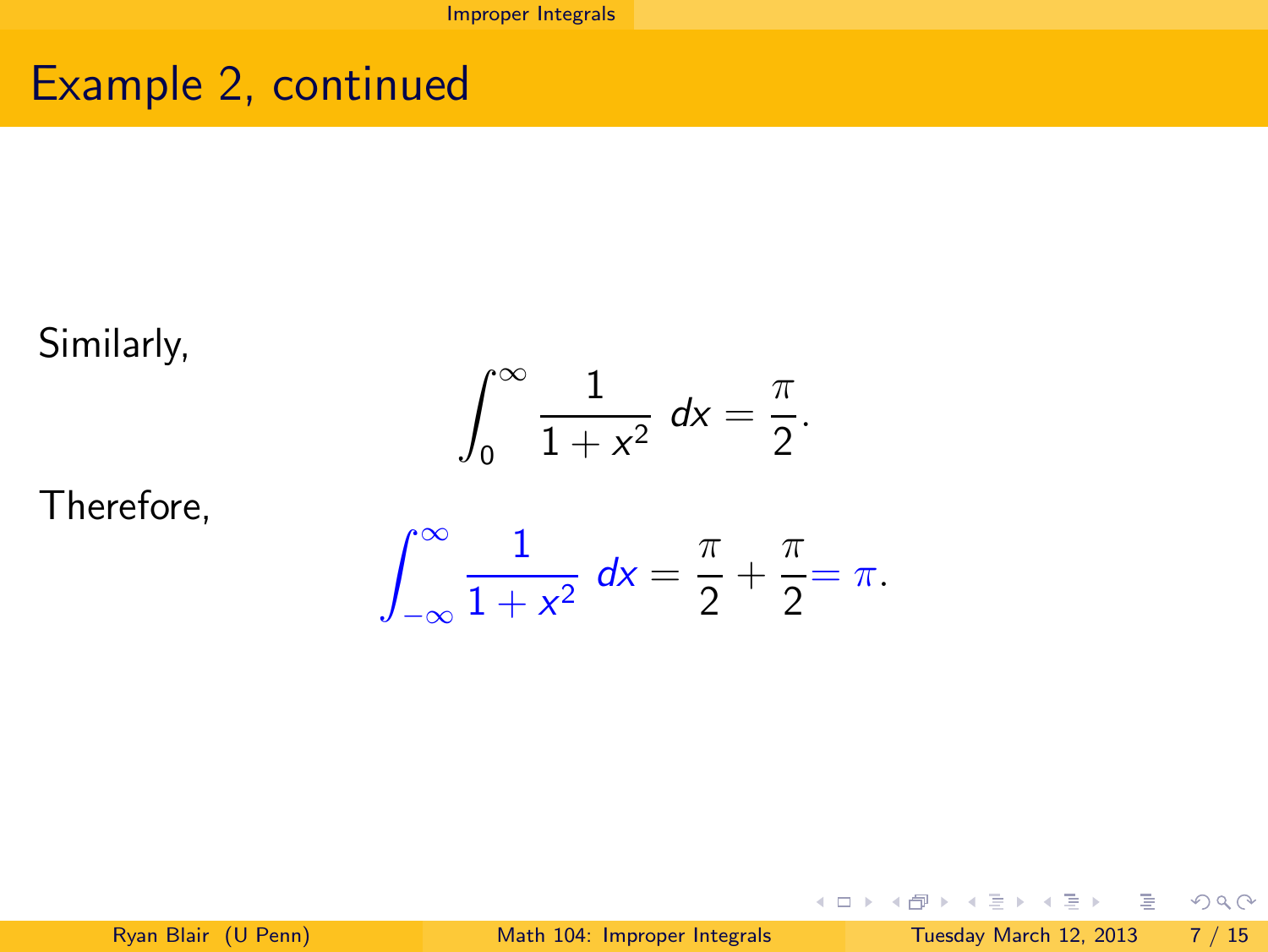# Example 3, the p-test

The integral

$$
\int_1^\infty \frac{1}{x^p} \ dx
$$

\n- Converges if 
$$
p > 1
$$
;
\n- Diverges if  $p \leq 1$ .
\n- For example:
\n

$$
\int_{1}^{\infty} \frac{1}{x^{3/2}} dx = \lim_{b \to \infty} -\left[\frac{2}{x^{1/2}}\right]_{1}^{b} = 2,
$$

while

$$
\int_{1}^{\infty} \frac{1}{x^{1/2}} dx = \lim_{b \to \infty} \left[ 2\sqrt{x} \right]_{1}^{b} = \lim_{b \to \infty} 2\sqrt{b} - 2 = \infty,
$$

and

$$
\int_{1}^{\infty} \frac{1}{x} dx = \lim_{b \to \infty} \left[ ln(x) \right]_{1}^{b} = \lim_{b \to \infty} ln(b) - 0 = \infty.
$$

Þ

 $\mathbf{p}$ 

<span id="page-9-0"></span> $2Q$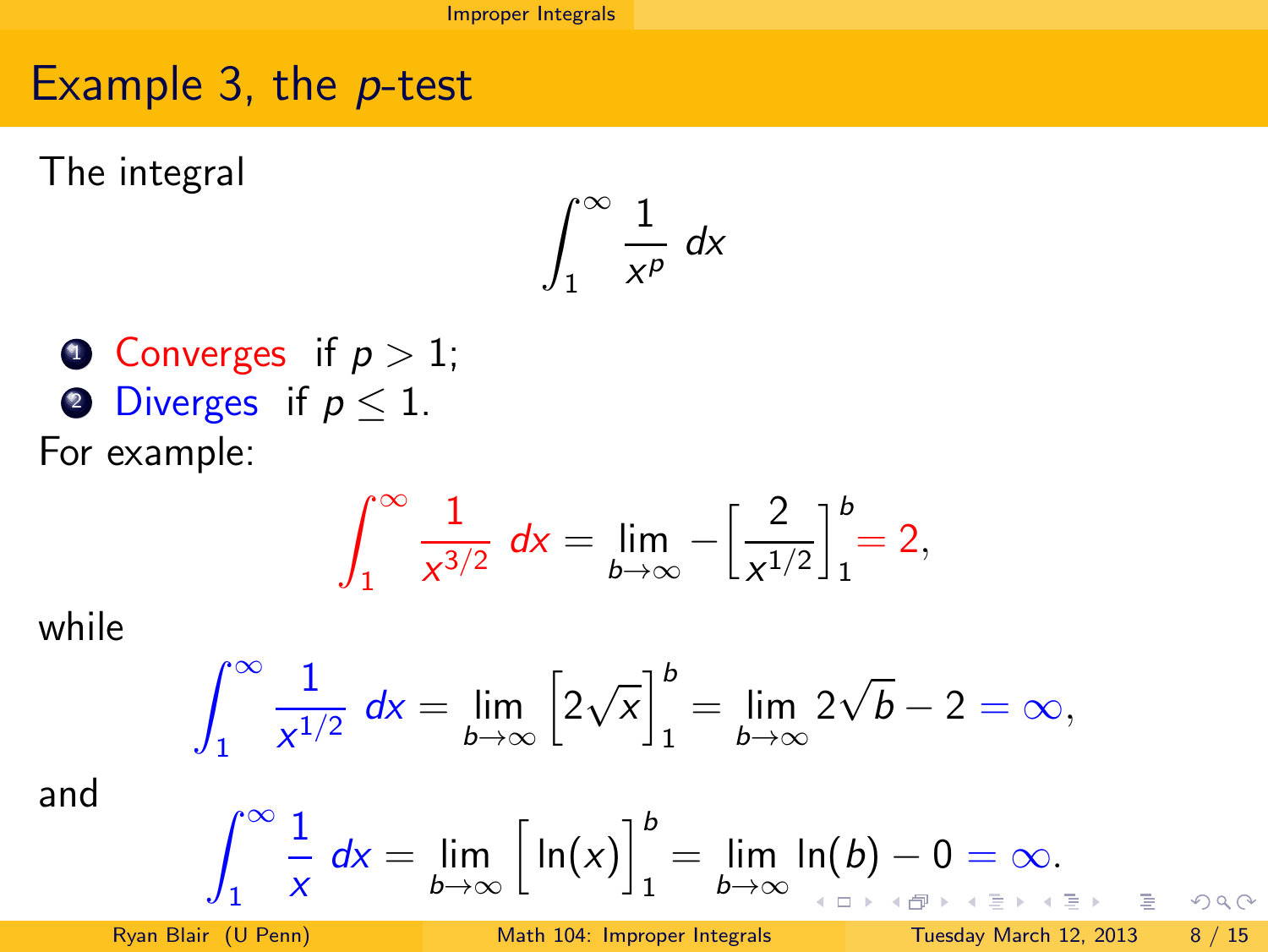### Convergence vs. Divergence

In each case, if the limit exists (or if both limits exist, in case 3!), we say the improper integral **converges**.

If the limit fails to exist or is infinite, the integral **diverges**. In case 3, if either limit fails to exist or is infinite, the integral diverges.

<span id="page-10-0"></span> $QQ$ 

イロト イ母ト イヨト イヨト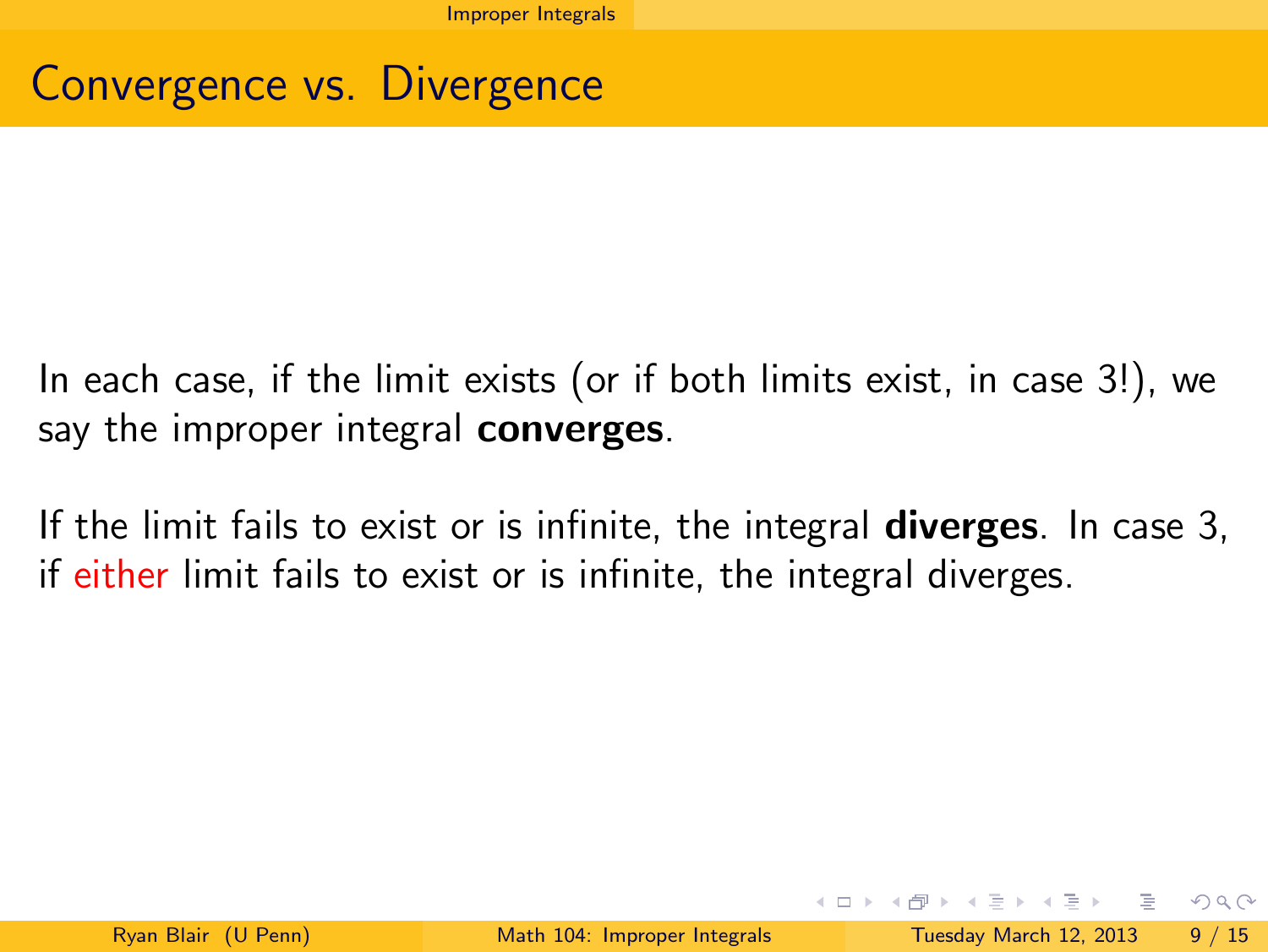Find

<span id="page-11-0"></span>
$$
\int_0^2 \frac{2x}{x^2-4} \ dx.
$$

(if it converges)

**Solution**: The denominator of  $\frac{2x}{x^2-4}$  is 0 when  $x = 2$ , so the function **EXECUTE:** The definition of  $x^2-4$ <br>is not even defined when  $x = 2$ . So

$$
\int_0^2 \frac{2x}{x^2 - 4} dx = \lim_{\epsilon \to 2^-} \int_0^{\epsilon} \frac{2x}{x^2 - 4} dx = \lim_{\epsilon \to 2^-} \left[ \ln|x^2 - 4| \right]_0^{\epsilon}
$$
  
=  $\lim_{\epsilon \to 2^-} \ln|x^2 - 4| - \ln(4) = -\infty$ ,

so the integral diverges.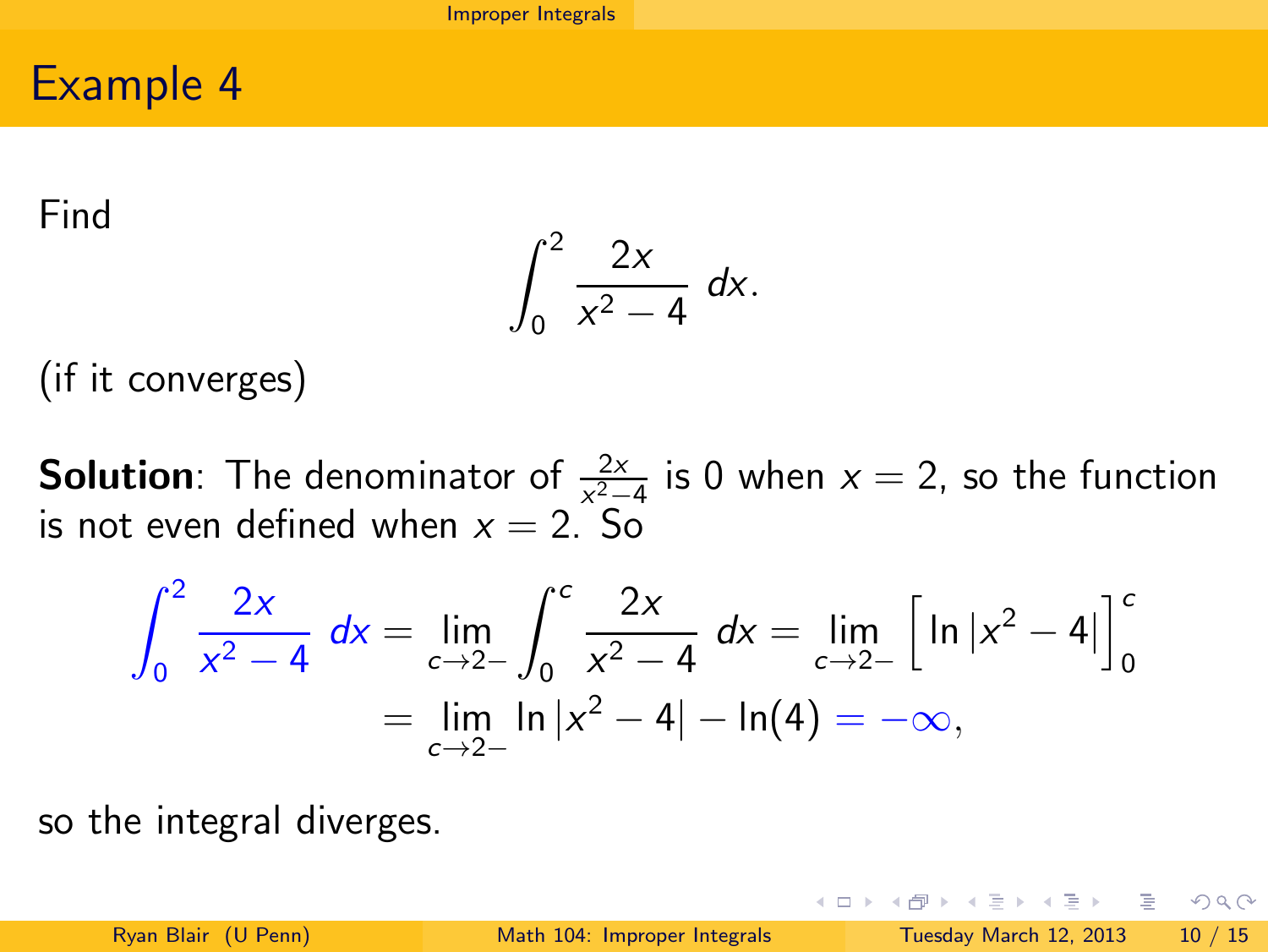Find 
$$
\int_0^3 \frac{1}{(x-1)^{2/3}} dx
$$
, if it converges.

Solution:

イロト イ部 トイモト イモト

<span id="page-12-0"></span> $OQ$ 

目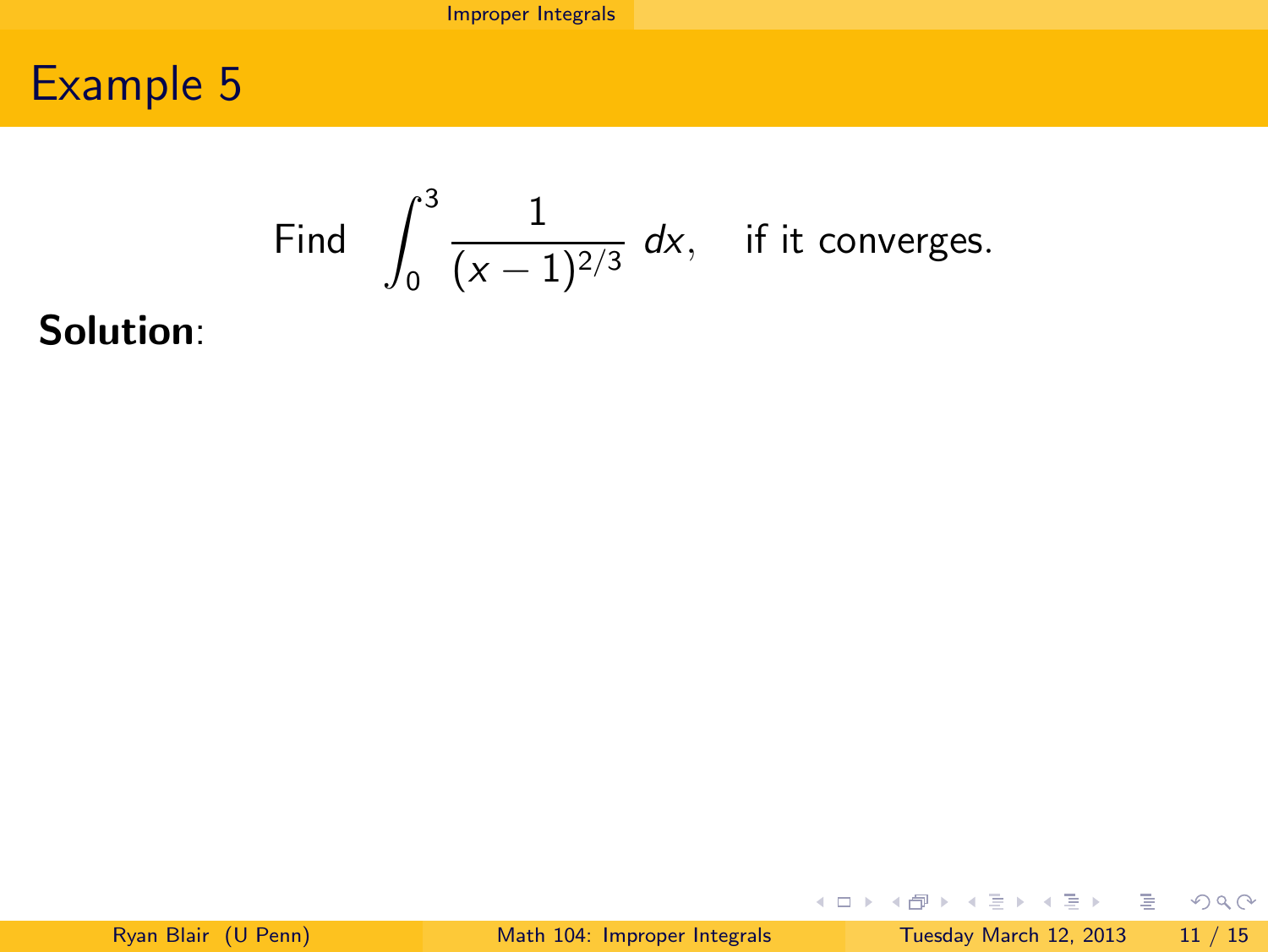Find 
$$
\int_0^3 \frac{1}{(x-1)^{2/3}} dx
$$
, if it converges.

Solution: We might think just to do

$$
\int_0^3 \frac{1}{(x-1)^{2/3}} \ dx = \left[3(x-1)^{1/3}\right]_0^3,
$$

目

<span id="page-13-0"></span> $2Q$ 

イロト イ部 トイモト イモトー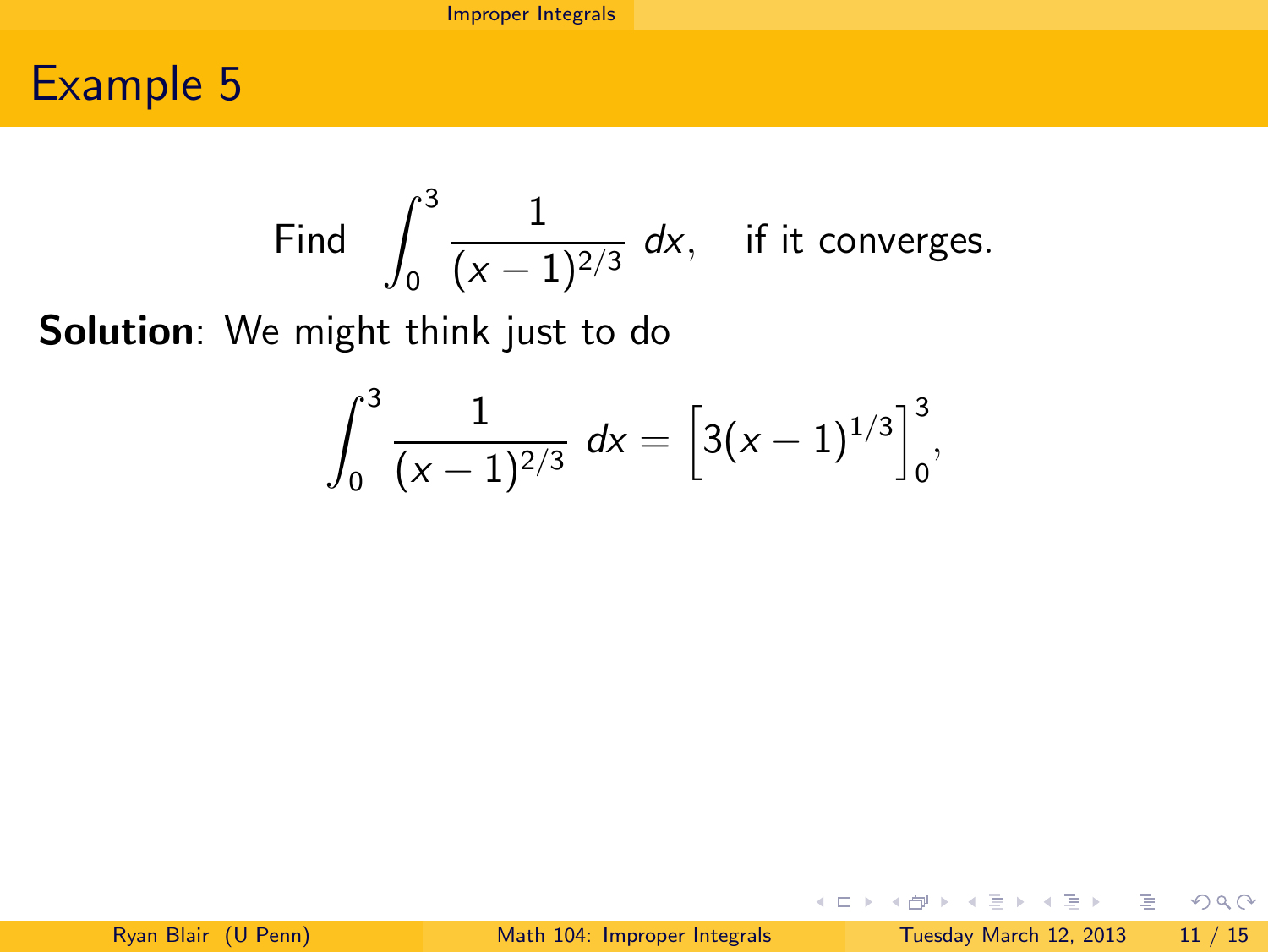Find 
$$
\int_0^3 \frac{1}{(x-1)^{2/3}} dx
$$
, if it converges.

**Solution**: We might think just to do

$$
\int_0^3 \frac{1}{(x-1)^{2/3}} \ dx = \left[3(x-1)^{1/3}\right]_0^3,
$$

but this is not okay: The function  $f(x) = \frac{1}{(x-1)^{2/3}}$  is undefined when  $x = 1$ , so we need to split the problem into two integrals.

$$
\int_0^3 \frac{1}{(x-1)^{2/3}} \ dx = \int_0^1 \frac{1}{(x-1)^{2/3}} \ dx + \int_1^3 \frac{1}{(x-1)^{2/3}} \ dx.
$$

<span id="page-14-0"></span> $\Omega$ 

 $A \cup B \rightarrow A \oplus B \rightarrow A \oplus B \rightarrow A \oplus B \rightarrow B \oplus B$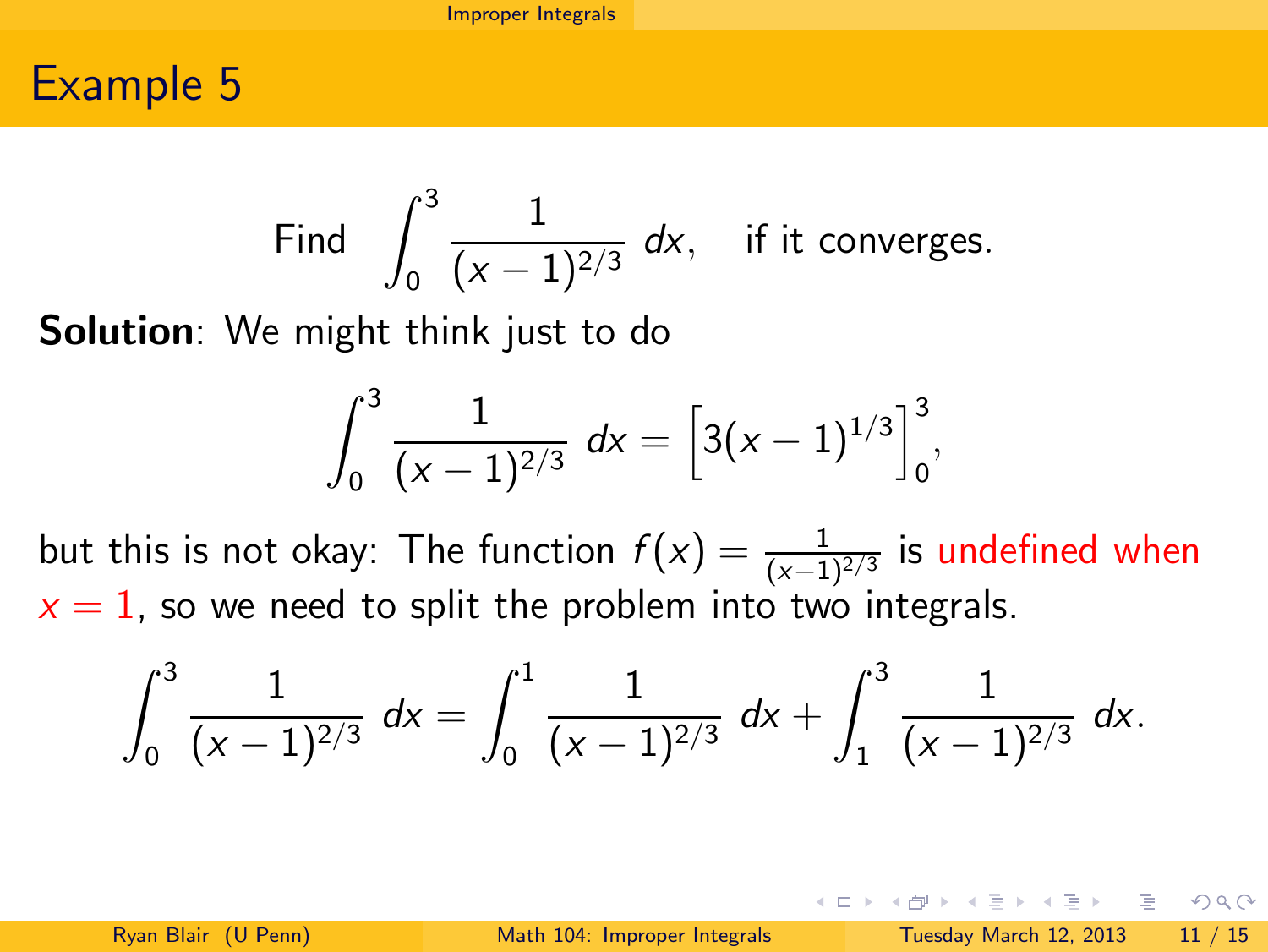Find 
$$
\int_0^3 \frac{1}{(x-1)^{2/3}} dx
$$
, if it converges.

**Solution**: We might think just to do

$$
\int_0^3 \frac{1}{(x-1)^{2/3}} \ dx = \left[3(x-1)^{1/3}\right]_0^3,
$$

but this is not okay: The function  $f(x) = \frac{1}{(x-1)^{2/3}}$  is undefined when  $x = 1$ , so we need to split the problem into two integrals.

$$
\int_0^3 \frac{1}{(x-1)^{2/3}} \ dx = \int_0^1 \frac{1}{(x-1)^{2/3}} \ dx + \int_1^3 \frac{1}{(x-1)^{2/3}} \ dx.
$$

The two integrals on the right hand side both converge and add up to  $3[1+2^{1/3}]$ , so  $\int_0^3$  $\frac{1}{(x-1)^{2/3}} dx = 3[1+2^{1/3}].$  $R$ 

 $\ddot{\phantom{0}}$ 

<span id="page-15-0"></span>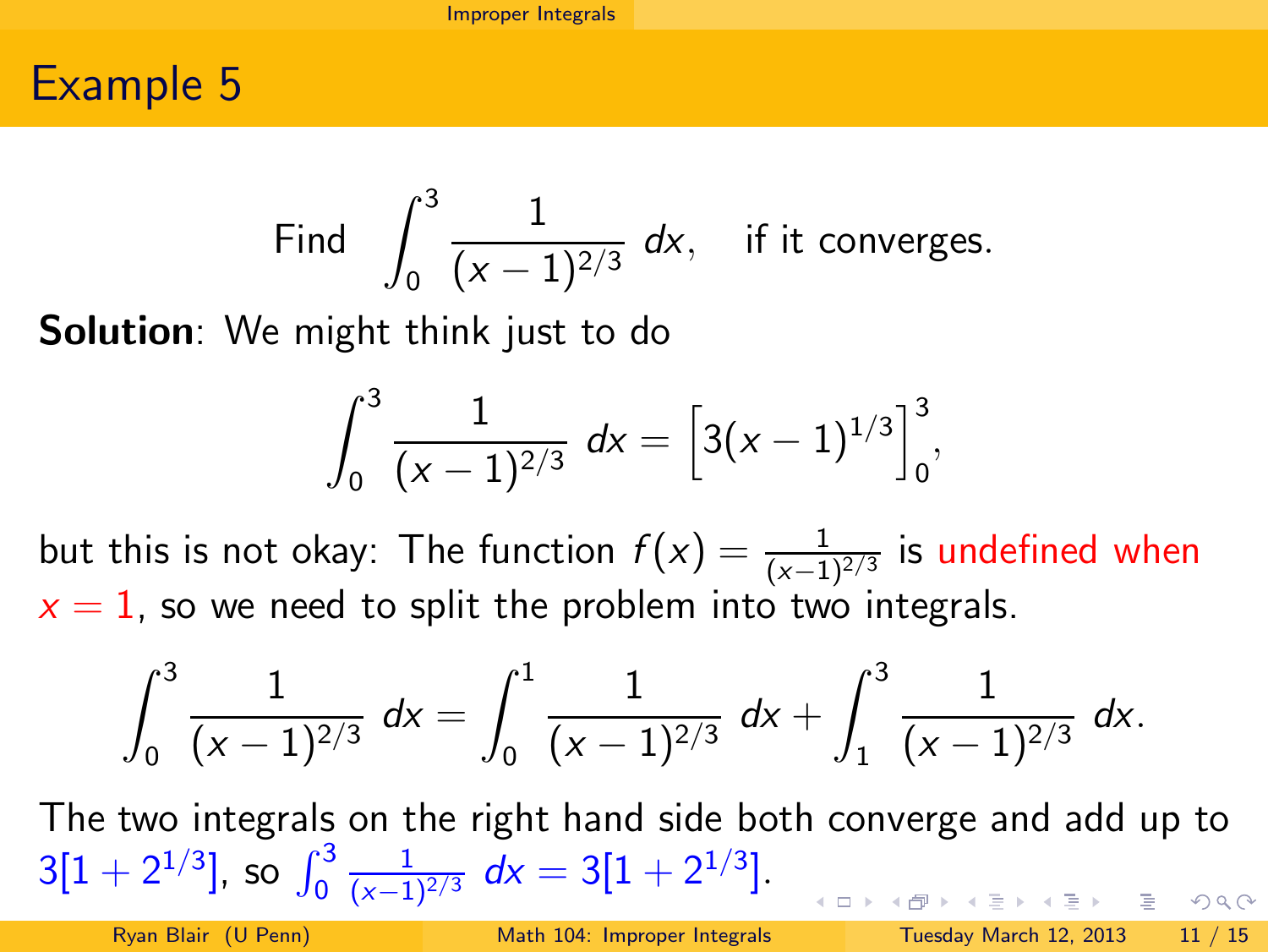# Tests for convergence and divergence

The gist:

- $\bullet$  If you're smaller than something that converges, then you converge.
- <sup>2</sup> If you're bigger than something that diverges, then you diverge.

#### Theorem

#### Let f and g be continuous on [a,  $\infty$ ) with  $0 \le f(x) \le g(x)$  for all  $x > a$ . Then

- $\int_{a}^{\infty} f(x) dx$  converges if  $\int_{a}^{\infty} g(x) dx$  converges.
- <span id="page-16-0"></span>**3**  $\int_{a}^{\infty} g(x) dx$  diverges if  $\int_{a}^{\infty} f(x) dx$  diverges.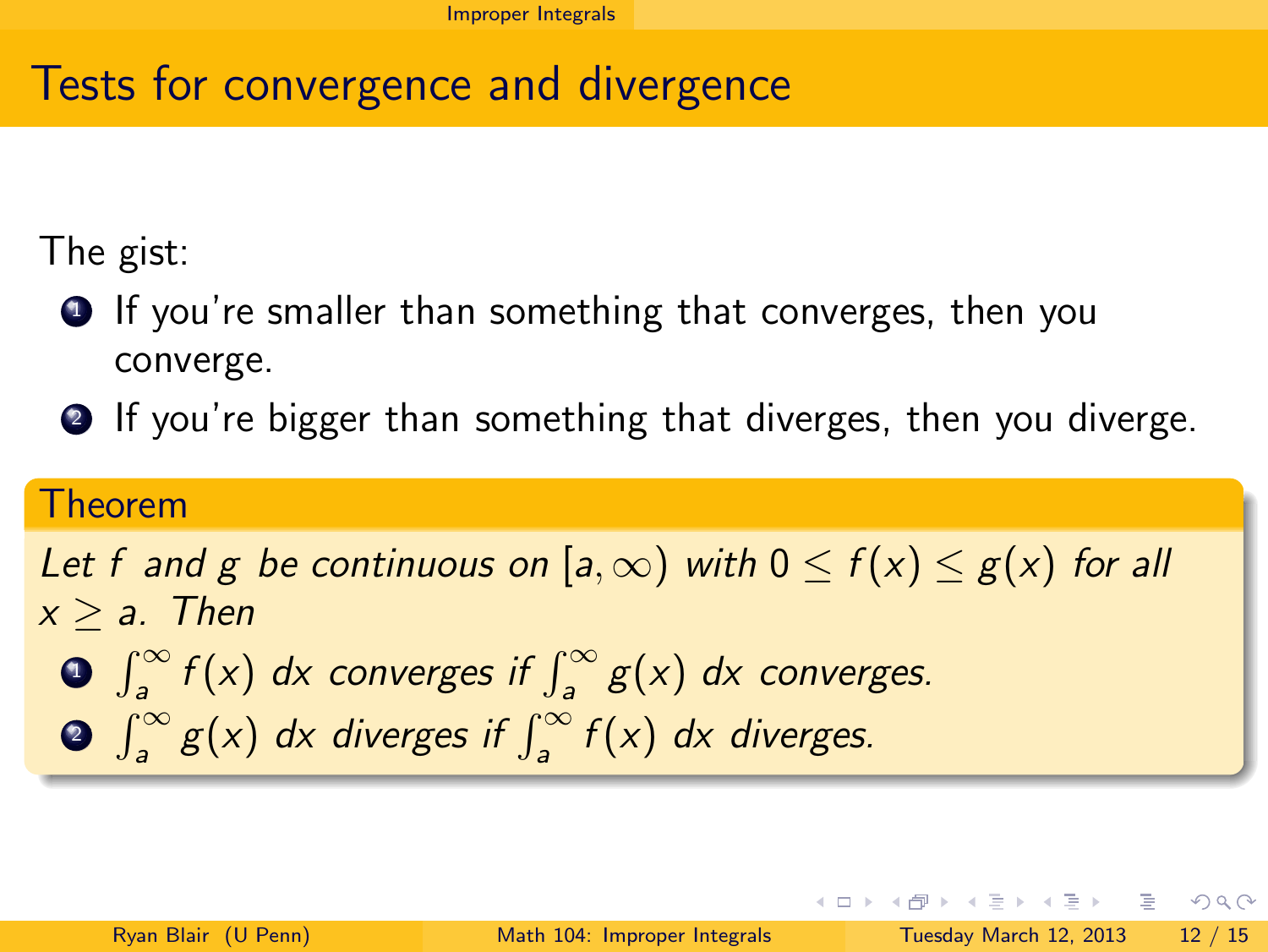Which of the following integrals converge?

(a) 
$$
\int_{1}^{\infty} e^{-x^{2}} dx
$$
, (b)  $\int_{1}^{\infty} \frac{\sin^{2}(x)}{x^{2}} dx$ .

**Solution**: Both integrals converge.

(a) Note that  $0 < e^{-x^2} \le e^{-x}$  for all  $x \ge 1$ , and from example 1 we see  $\int_1^\infty e^{-x} dx = \frac{1}{e}$  $\frac{1}{e}$ , so  $\int_{1}^{\infty} e^{-x^2} dx$  converges.

(b)  $0 \le \sin^2(x) \le 1$  for all x, so

$$
0\leq \frac{\sin^2(x)}{x^2}\leq \frac{1}{x^2}
$$

1 for all  $x \geq 1$ . Since  $\int_1^\infty$  $\frac{1}{x^2}$  dx converges (by p-test), so does  $\sin^2(x)$  $\int_1^\infty$  $\frac{x^{2}}{x^{2}}$  dx. K ロ ▶ K @ ▶ K 할 ▶ K 할 ▶ ... 할 → 9 Q @

Ryan Blair (U Penn) [Math 104: Improper Integrals](#page-0-0) Tuesday March 12, 2013 13 / 15

<span id="page-17-0"></span>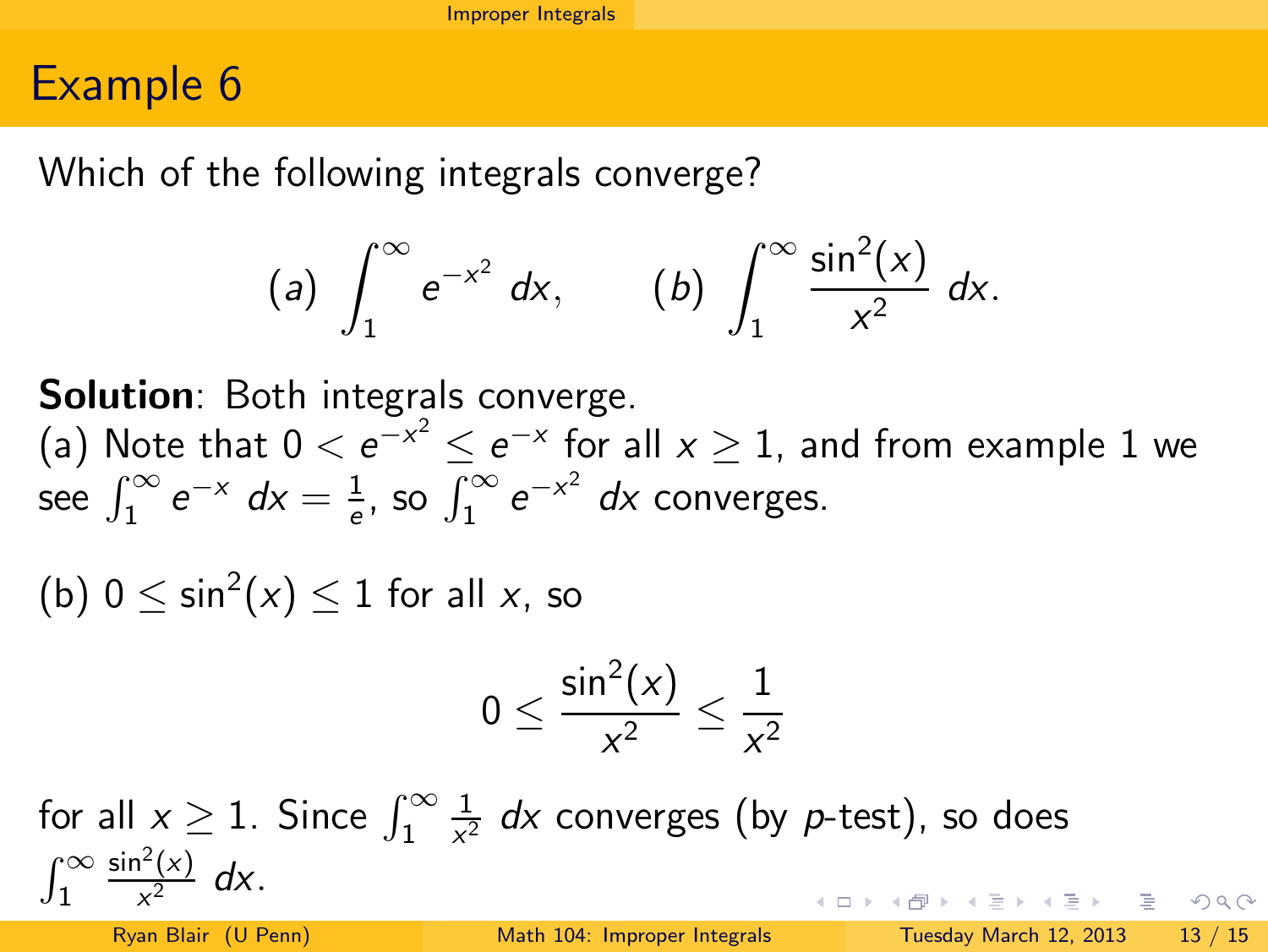# Limit Comparison Test

#### Theorem

If positive functions f and g are continuous on [a,  $\infty$ ) and

$$
\lim_{x\to\infty}\frac{f(x)}{g(x)}=L,\qquad 0
$$

then

$$
\int_{a}^{\infty} f(x) \ dx \quad \text{and} \quad \int_{a}^{\infty} g(x) \ dx
$$

BOTH converge or BOTH diverge.

Example 7: Let 
$$
f(x) = \frac{1}{\sqrt{x}+1}
$$
; consider  

$$
\int_{1}^{\infty} \frac{1}{\sqrt{x}+1} dx.
$$

Does the integral converge or diverge?

**←ロト ←何ト** 

경기 시중에 있을

<span id="page-18-0"></span> $OQ$